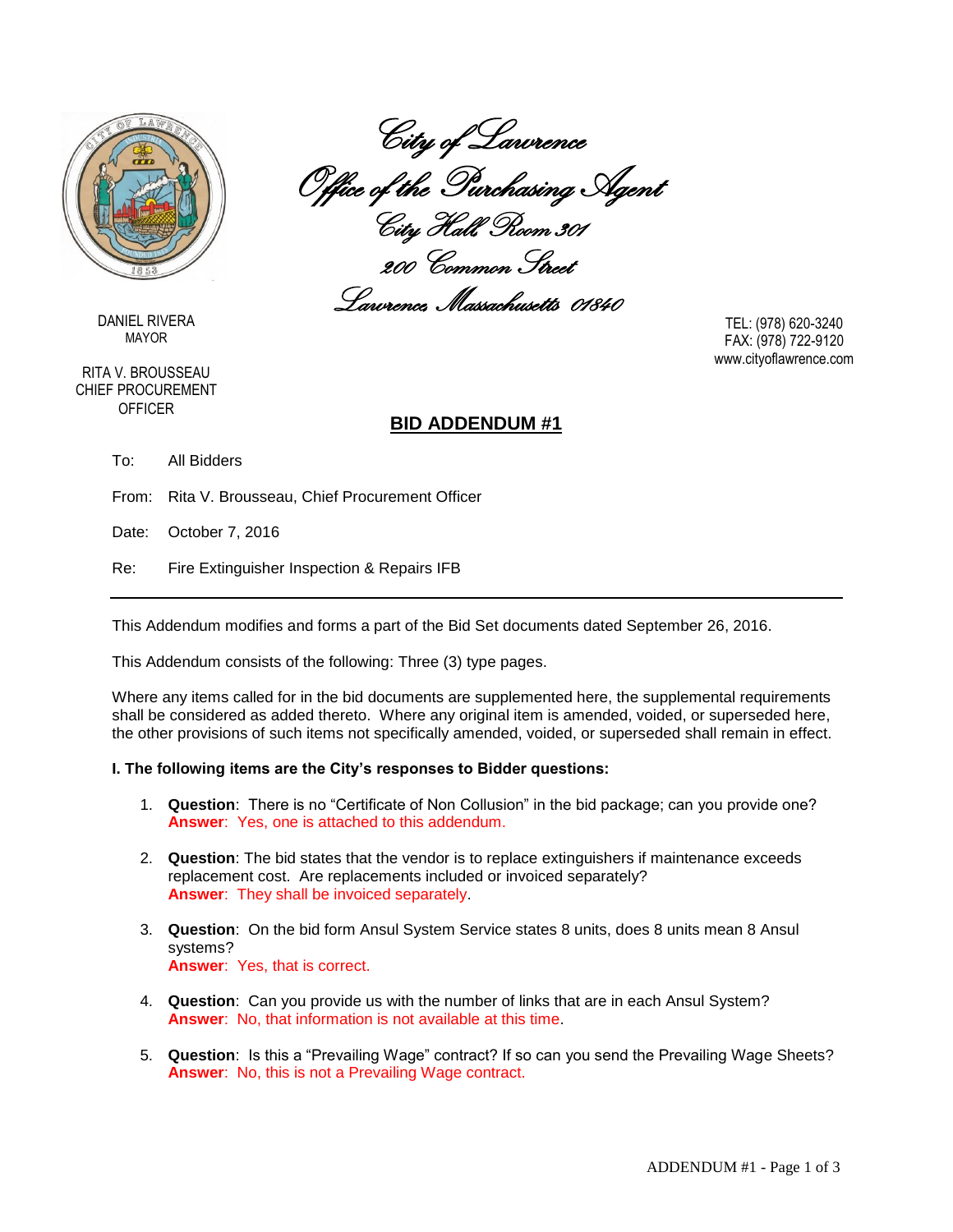- 6. **Question**: Do you allow electronic responses to the bid; in the body of the bid it says you need a copy in an envelope delivered to the address? **Answer**: No, electronic responses are unacceptable and will result in automatic rejection of your bid. All bids must be submitted in hand or by mail to the address listed on the bid in a sealed envelope properly labeled as specified.
- 7. **Question**: There are no parts on the service; are we to add parts to the refills and testing in order to be paid for parts? **Answer**: Parts needed to repair a unit shall be delineated on the invoice and approved by the City's designee.

## **NOTE TO ALL BIDDERS: YOU MUST ACKNOWLEDGE RECEIPT OF ALL ADDENA ON YOUR BID SUBMISSION FORM WHERE INDICATED.**